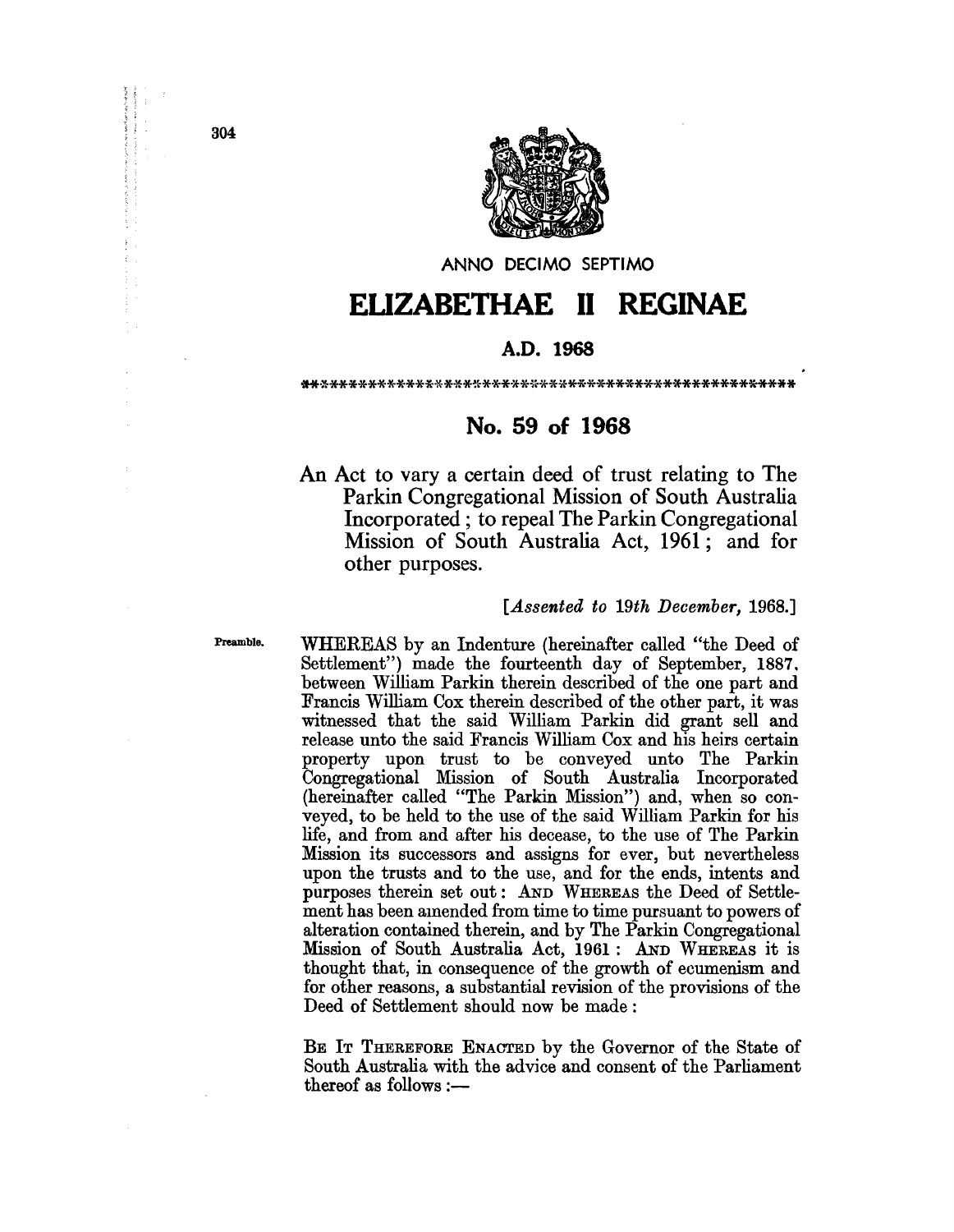1. This Act may be cited as "The Parkin Congregational Short title. Mission of South Australia Incorporated Act, 1968".

2. The Parkin Congregational Mission of South Australia Act, Repeal. 1961, is repealed.

3. In this Act, unless the contrary intention appears- Interpretation.

4. (1) The Deed of Settlement is amended by striking out  $_{\text{the Deed of}}^{\text{Amendment of}}$ the recitals and provisions thereof and inserting in lieu thereof Settlement. the provisions and other contents of the schedule to this Act.

(2) The amendment of the Deed of Settlement by this Act shall not affect the validity of any legal or equitable right or claim vested in, or exercisable or enforceable by, any person against the Mission, or the governors, immediately before the commencement of this Act and any such right or claim may be exercised or enforced in all respects as if this Act had not been enacted.

(3) The trusts of the Deed of Settlement both before and after the commencement of this Act shall be deemed to have been, and to be, valid charitable trusts and those trusts, and any accumulations or dispositions of property made pursuant thereto, shall be deemed to be valid notwithstanding any law to the contrary.

(4) The governors may carry out and complete any transaction commenced by them, and not completed at the commencement of this Act, in all respects as if this Act had not been enacted.

(5) Anything done by the governors before the commencement of this Act that could have been lawfully done pursuant to the Deed of Settlement if this Act had then been in force, shall be deemed to have been done pursuant to, and in accordance with, the Deed of Settlement.

(6) Section 16 of the Acts Interpretation Act, 1915-1957, shall apply to and in respect of the Deed of Settlement in all

<sup>&</sup>quot;the Deed of Settlement" means the Indenture referred to in the preamble to this Act:

<sup>&</sup>quot;the governors" means the persons holding office as governors pursuant to the Deed of Settlement:

<sup>&</sup>quot;the Mission" means The Parkin Congregational Mission of South Australia Incorporated.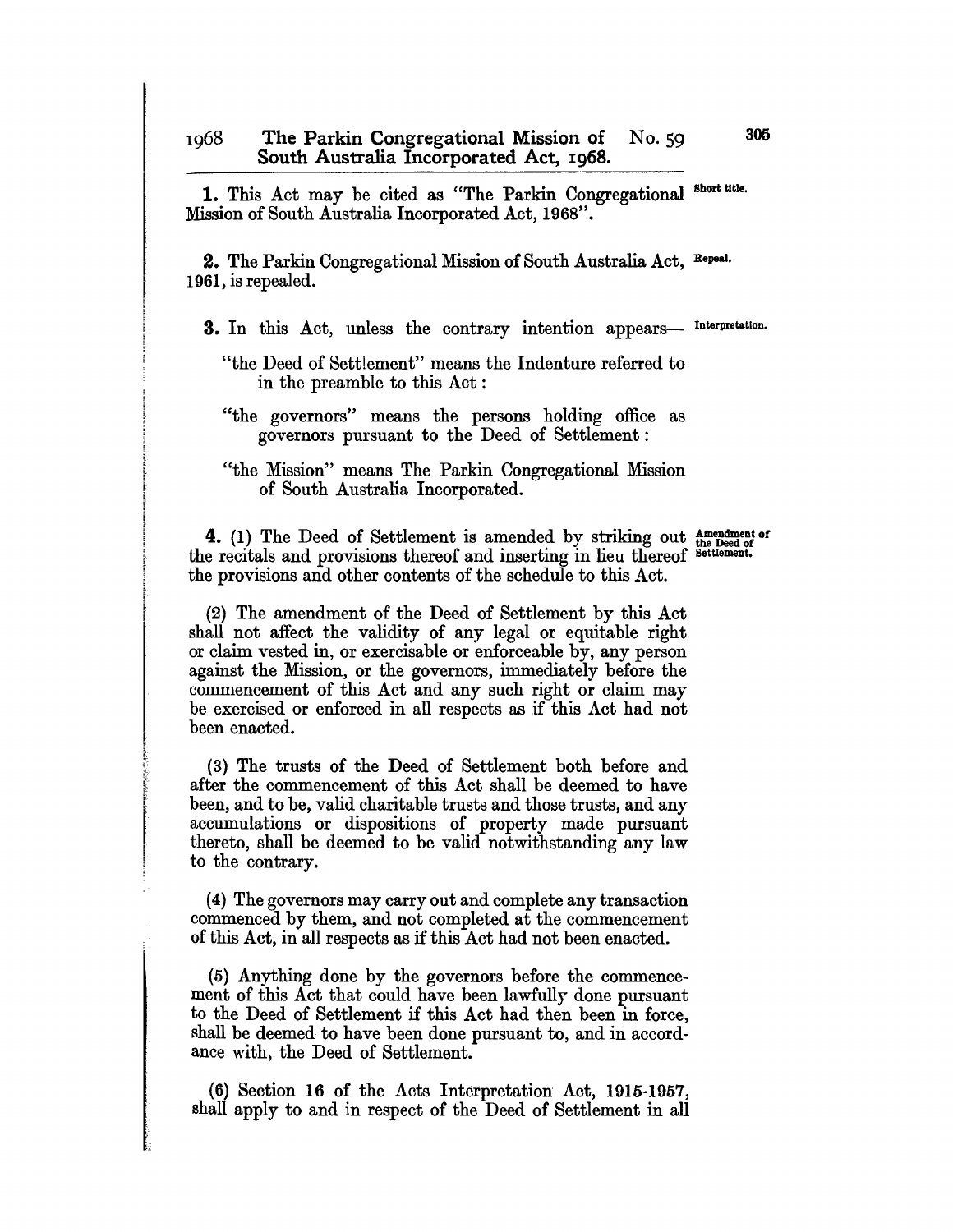respects as if it were an Act of the Parliament of South Australia except to the extent that the application of that section would be inconsistent with the provisions of this Act.

Costs of this<br>Act.

5. The costs and expenses of and incidental to the preparation and promotion of this Act may be paid by the governors out of the funds of the Mission.

### THE SCHEDULE.

### PART I.

### PRELIMINARY.

Arrangement of this deed.

1. The provisions of this deed are arranged as follows :--PART I.-PRELIMINARY, clauses 1-2. PART II.-ELECTORS. clauses 3-5. PART III.-ADMINISTRATION, clauses 6-17. PART IV.-INVESTMENT, clause 18. PART V.-TRUSTS, clauses 19-23. PART VI.-ALTERATION TO THIS DEED, clause 24. PART VII.-MISCELLANEOUS, clauses 25-27.

Interpretation.

2. (1) In this deed, unless the contrary intention appears-

"clerical governor" means a governor who is an ordained minister of the Congrega tional denomination:

"this deed" means this deed as the same may be amended from time to time and includes any rules made pursuant to this deed:

"elector" means a person who is an elector under clause 3 of this deed :

"the funds of the Mission" means the trust property and income:

- "governor" means a person for the time being holding office as a governor under the provisions of this deed:
- "income" means income derived from the trust property, and includes accumulated income (whether accumulated before or after the commencement of The Parkin Congregational Mission of South Australia Incorporated Act, 1968) and income derived from any such accumulated income but does not include income that becomes part of the *corpus* of the trust property under subclause (2) of clauss 22 of this deed:
- "lay governor" means a governor who is a lay person of the Congregational denomination:
- "the Mission" means The Parkin Congregational Mission of South Australia Incorporated:
- "missionary" means a person appointed to be a missionary under the provisions of this deed:
- "the Mission territory" means-
	- (a) the State of South Australia ;
	- (b) the Northern Territory;
	- and
	- (cl any other area or place that is declared by resolution of the electors made upon the recommendation of the governors to be, for the time being. Mission territory :

"the secretary" means the secretary to the Mission holding office under this deed :

"the trust property" means the property (not including income) subject to the trusts of this deed.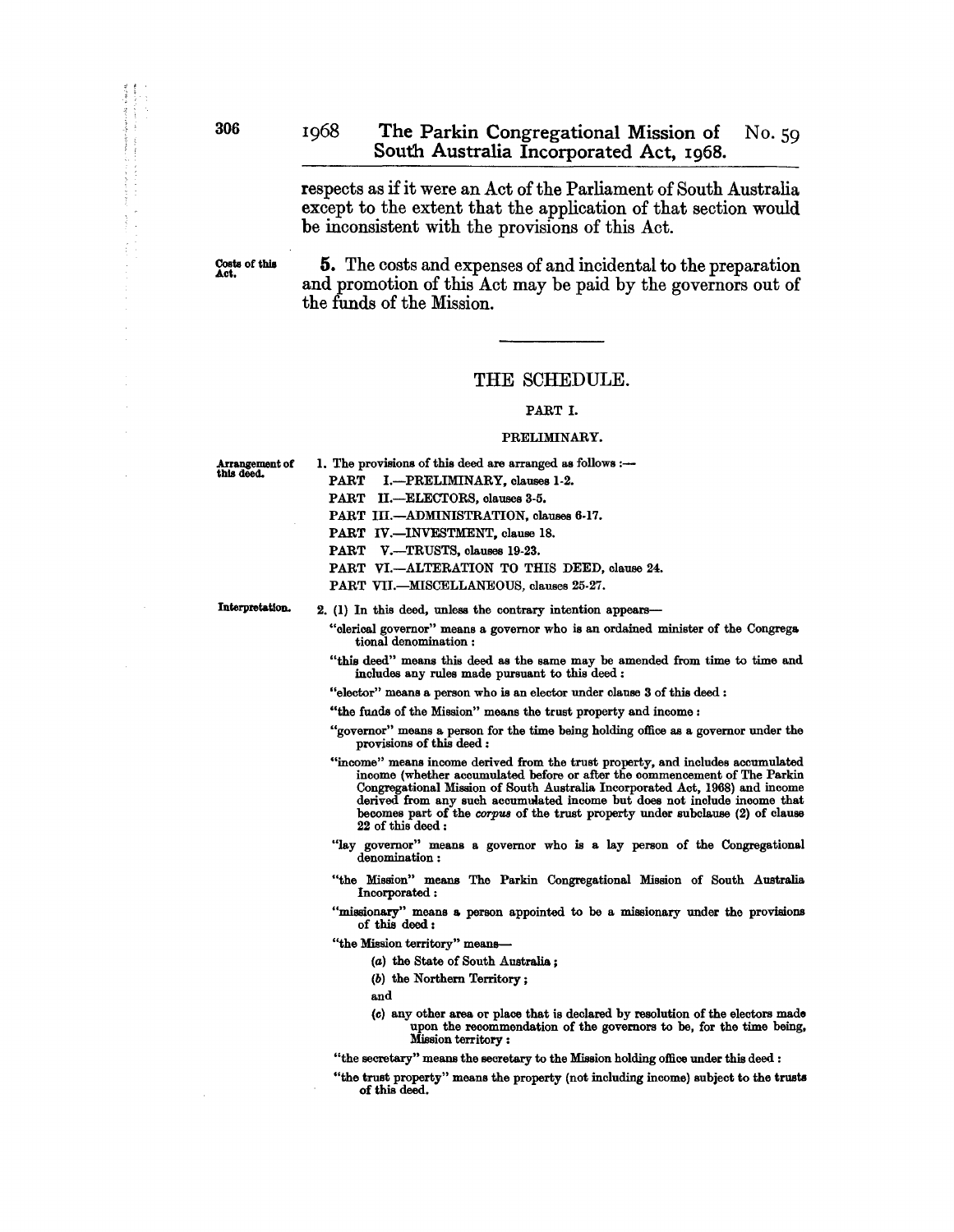(2) The Acts Interpretation Act, 1915-1957, shall apply to and in relation to the interpretation of this deed in all respects as if this deed were an Act of the Parliament of South Australia but section 38 of that Act shall not apply to or in relation to any rules made pursuant to the provisions of this deed.

### PART H.

### ELECTORS.

3. A person of any one or more of the following descriptions shall be an elector :--

(a) a governor;

(b) a pastor of a Congregational church in this State that is a member of the Congregational Union of South Australia Incorporated;

(cl a minister (not being a retired minister) recognized as having full status as such by the Congregational Union of South Australia Incorporated;

and

I.·

(d) a person who is an elector pursuant to The Parkin Trust Incorporated Act, 1926-1967, and the deed of settlement therein referred to.

4. (1) The governors may, at any time, convene a meeting of the electors.

(2) The governors shall, upon receipt of a request in writing signed by not fewer than ten electors, convene a meeting of the electors.

(3) The secretary shall, at least fourteen days before the day on which the meeting is to be held, or, if the approval of the electors for an alteration to the provisions of this deed is sought, at least twenty-eight days before the day on which the meeting is to be held, send by prepaid post to each elector of whom the secretary has a record, at his last address of which the secretary has been informed, notice in writing of the time and place of the meeting and of the general nature of the business to be dealt with.

5. (1) Subject to this deed, a decision or resolution carried by a majority of the votes Decision etc. cast at a meeting of the electors shall be, for the purposes of this deed, a valid decision of electors or resolution of the electors.

(2) Each elector present at a meeting of the electors shall be entitled to one vote on every question arising for decision by the electors at that meeting.

(3) Twenty-five electors shall constitute a quorum at a meeting of the electors, and no business shall be transacted unless a quorum is present.

(4) Subject to this deed, a meeting of electors may be adjourned and may otherwise regulate its procedure as it thinks fit.

### PART III.

#### ADMINISTRATION.

6. (1) For the purposes of this deed, there shall be seven governors, of whom three Governors. shall be ordained ministers of the Congregational denomination, and four lay persons of the Congregational denomination.

(2) The governors in office immediately before the commencement of The Parkin Congregational Mission of South Australia Incorporated Act, 1968, shall, subject to this deed, continue to hold office as governors under this deed.

(3) The governors shall have and may exercise all the powers and authorities conferred upon them, and shall perform and discharge all the duties and obligations imposed upon them, by this deed.

7. (1) The governors shall in each year, at the time of, or as nearly as practicable to Election of the time of, the annual assembly of the Congregational Union of South Australia Incorporated conduct an election of governors in the manner prescribed by rules made under this deed.

Electors.

Meeting of<br>electors, how<br>convened.

307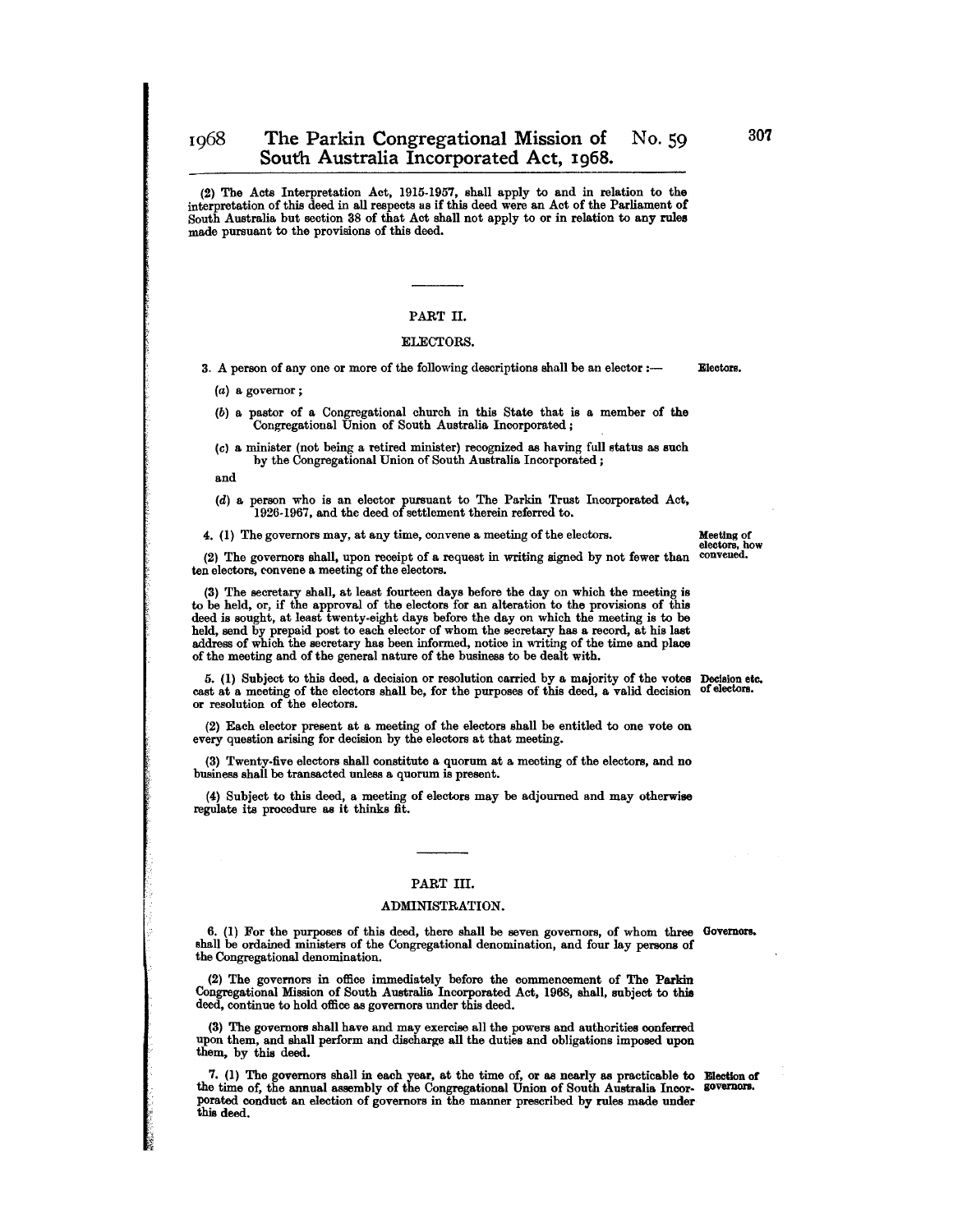### (2) Immediately before an election is held--

(a) the office of one clerical governor shall become vacant;

and

(b) the office of one lay governor shall become vacant or, if the election is that held in 1970, or in a year three years or a mUltiple of three years thereafter, the offices of two lay governors shall become vacant.

(3) The governors whose offices shall become vacant shall be-

(a) the clerical governor who, of the clerical governors, has been longest in office since being last elected a governor;

and

(b) the lay governor or governors who, of the lay governors, has or have been longest in office since being last elected a governor or governors.

(4) The governors whose offices become vacant under this clause shall be eligible for re-election.

(5) The electors shall elect governors to fill the offices that become vacant under this clause.

Casual<br>**va**cancies,

8. (1) The office of a governor shall become vacant if-

(b) he resigns by written notice addressed to the secretary of the Mission;

- (c) he is absent from this State for more than twelve consecutive months without the consent in writing of the majority of the remainder of the governors ;
- (d) he becomes bankrupt or compounds with his creditors for less than one hundred cents in the dollar;
- (e) he becomes, in the opinion of the president of the Congregational Union of South Australia Incorporated, incapable by reason of mental or physical illness of further performing the duties and obligations of a governor;
- $(f)$  he ceases to have the status of an active Congregational member of a church;
- (g) he is guilty, in the opinion of the president of the Congregational Union of South Australia Incorporated, of any conduct unbefitting a trustee;
- or
- (h) a resolution removing him from office is duly passed at a meeting of the electors.

(2) The governors or the electors may, subject to this deed, elect a governor to fill a vacancy occurring under subclause (1) of this clause, and a governor so elected shall, subject to this deed, remain in office until the office of his predecessor would have become vacant under clause 7 of this deed.

Meeting of governors.

9. (1) The governors may meet together for the dispatch of business at such times and places as they think fit, but shall meet at least once in every quarter of each calendar year.

(2) The governors shall, upon receipt of a notice in writing signed by the secretary requesting a meeting of the governors (which notice the secretary shall give to each governor upon receipt of a request in writing by any governor that a meeting be summoned) meet together at the time and place appointed in the notice for the dispatch of business.

Qllorlllll, ett. 10. (1) Four governors shall constitute a quorum at a meeting of the governors and no business shall be transacted by the governors unless a quorum is present, except that if the number of governors is reduced to fewer than four, the remaining governor or governors may act to appoint governors to the vacant offices, or to summon a meeting of the electors.

> (2) Subject to this clause the governors may continue to act notwithstanding any vacancy in the office of a governor.

of governors.

Election of  $\begin{array}{c} 11. \end{array}$  (1) The governors shall, at their first meeting after each annual election, elect one president of their number to be president until the next annual election of governors president of their number to be president until the next annual election of governors.<br>and proceedings

> (2) If the office of president becomes vacant before the election of a president falls due, the governors may elect one of their number to the vacant office until that election falls due.

<sup>(</sup>a) he dies;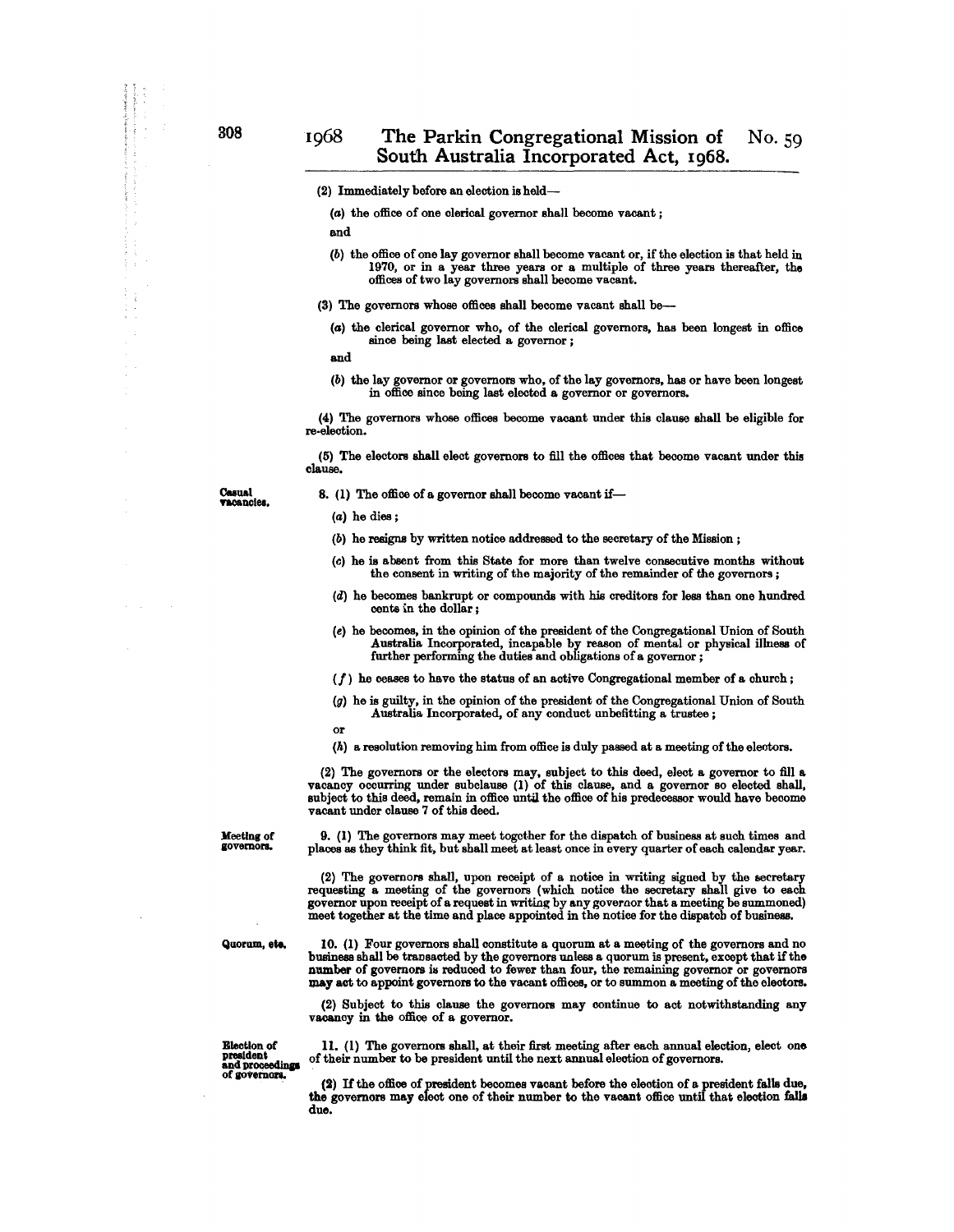(3) If the president is absent from a meeting of the governors, the governors present may elect one of their number to be president for that meeting, and a governor 80 elected shall have the powers and authorities, and shall discharge the duties and obligations of the president at that meeting.

(4) The president shall preside at a meeting of the governors, and shall cause accurate minutes to be taken of the proceedings at any such meeting.

(5) Subject to subclause (7) of this clause, each governor shall be entitled to one vote on any matter arising for decision at a meeting of the governors, and, in addition to <sup>a</sup> deliberative vote, the president shall, in the event of an equality of votes, be entitled to a second or casting vote.

 $(6)$  A decision carried by a majority of the votes cast by the governors present at a meeting of the governors shall bc a decision of the governors.

(7) A governor shall not vote on any matter in which he has any personal or pecuniary interest, and shall not, without the consent of the remainder of the governors present at a meeting of the governors, speak on any such matter.

12. (l) The governors may appoint committees consisting of such persons as they think Committees. fit to which they may delegate any of their powers or functions under this deed.

(2) A committee so appointed shall be subject to rules made under this deed and shall observe any directions as to the procedure that it is to follow given to it by the governors.

(3) The delegation of any power or function under this clause shall not derogate from the powers of the governors personally to act under this deed in any matter.

13. (1) A resolution in writing to which any five or more of the governors have Resolution. subscribed their signatures (whether upon a single document, or upon separate documents each embodying the contents of the resolution) shall, subject to this clause, be as valid and effectual as a resolution duly passed at a meeting of the governors.

(2) The secretary shall serve, personally or by post, a copy of the resolution upon each governor, and if the copy is served by post, it shall, for the purposes of this clause, be deemed to have been received by the governor when it would, in the ordinary course of the post, have reached the address to which it was posted.

(3) If, at the expiration of twenty-four hours from the time of service of the notice upon the governor last served therewith, no governor has given to the secretary notice of his dissent from the resolution, the resolution shall then become and be of full force and effect, but if any governor does give such notice, the resolution shall lapse.

14. (1) The governors may from time to time appoint from amongst their own appointment of number or otherwise a person or persons to hold the offices of secretary and treasurer to officers and the Mission and such other of the Mission, and such other officers and servants as the governors deem necessary.

(2) A person so appointed shall be entitled to receive such remunerations, allowances and expenses (if any) to be paid out of income as the governors think fit.

15. A governor shall be entitled to be paid out of income, for each meeting of the 15. A governor shall be entitled to be paid out of income, for each meeting of the Remuneration governors attended by him, a sum that is, in the opinion of the governors, as nearly as of governors. possible equal or equiva possible equal or equivalent in value to the sum of ten shillings and sixpence on the thirtieth day of June, 1926, but a governor shall not be entitled to be paid more than twelve such sums in anyone year.

16. (1) The governors shall, as soon as practicable after the end of each financial year, submit to the Council of the Congregational Union of South Australia Incorporated a submit to the Council of the Congregational Union of South Australia Incorporated a report on their proceedings during that financial year, and a financial statement showing accurately and in detail the trust property as at the end of that financial year, and the income and expenditure of the Mission during that financial year.

(2) The balance sheet shall be duly audited by an auditor appointed by the Council of the Congregational Union of South Australia Incorporated.

(3) The auditor's remuneration shall be fixed by the governors and paid out of income. (4) The report and balance sheet shall be printed and presented to the next following assembly of the Congregational Union of South Australia Incorporated.

(5) For the purposes of this clause, a financial year shall be a period fixed by rules made under this deed.

17. (1) The governors shall provide for the safe custody of the common seal of the Common seal. Mission.

(2) The common seal shall not be used except by authority of a resolution of the governors, or of a committee of governors to whom authority to use the common seal has been delegated.

L

Report and balance sheet.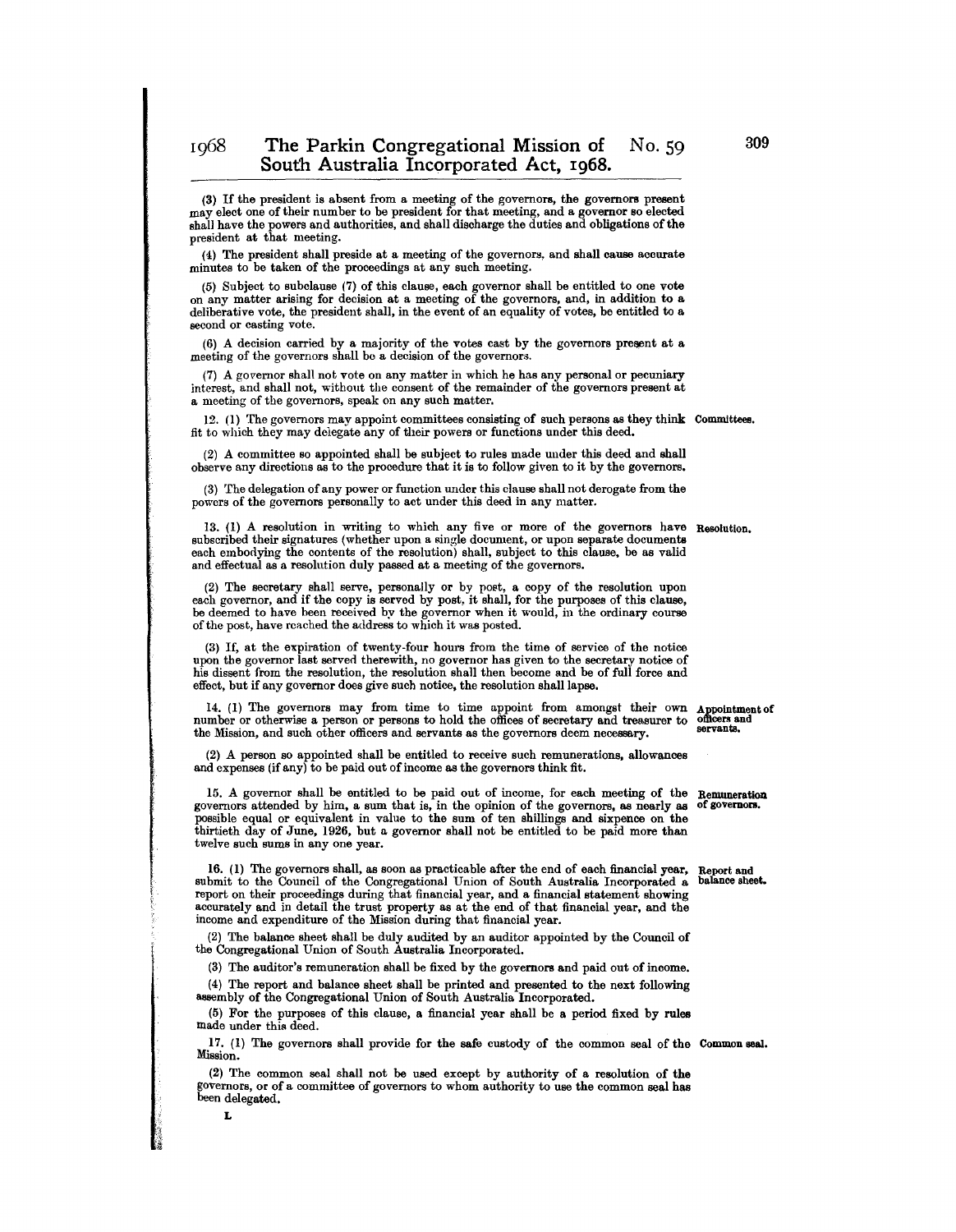(3) The affixation of the common seal to any document shall be attested by the signatures of two governors or of one governor and a person nominated by the governors for the purpose.

### PART IV.

### INVESTMENT.

Investment.

18. (1) The governors may invest the funds of the Mission in anyone or more of the following investments :-

- (a) investments in which trust funds may properly be invested under the law of the United Kingdom, the Commonwealth of Australia or any State or Territory thereof;
- (b) investments the repayment of which is guaranteed by the Government of the United Kingdom, the Commonwealth of Australia, or any State or Territory thereof;
- $(c)$  securities given by the local governing corporation or body of the capital city of the Commonwealth of Australia, or of any State or Territory thereof;
- (d) secured or unsecnred debentures or other securities, or shares or other interests, in a company listed on one or more of the Stock Exchanges in the Commonwealth of Australia which company carries on business in the Commonwealth of Australia with limited liability, and has, in each of five consecutive years preceding the date of the investment, paid a dividend of not less than five per centum on its ordinary shares.

(2) The governors may at any time realize any investment of the funds of the Mission, and re·invest the moneys in accordance with this clause.

### PART V.

#### TRUSTS.

Annuities to widows.

19. (1) The governors shall, for the purposes of this deed, nominate twenty widows who-

(a) subscribe to and practise the Christian religion;

and

(b) are in indigent circumstances,

and shall, on or about Christmas Day in each year, pay out of income to each of them an annuity of not less than twenty dollars.

(2) In deciding to whom an annuity should be paid under subclause (1) of this clause, the governors shall give preference to widows of the Congregational denomination who have attained the age of sixty years.

(3) The governors shall pay an annuity to a widow nominated under subclause (1) of this clause during her widowhood unless, in the opinion of the governors, she has been guilty of any dishonest or dishonourable conduct, or is no longer in need of the annuity.

(4) The widows appointed to receive an annuity under this deed, and who had not ceased to be entitled to receive that annuity immediatoly before the commencement of The Parkin Congregational Mission of South Australia Incorporated Act, 1968, shall be deemed to have been nominated under this clause.

Application of income.

20. (1) Subject to subclause (3) of this clause, the governors may, after making the payments necessary for the purposes of other provisions of this deed, apply all or any of the remainder of the income towards the advancement of the Christian religion in the Mission territory, and, without limiting the generality of the foregoing but subject thereto, for all or any of the following purposes :-

(a) the payment of remuneration, allowances and expenses to missionaries;

(b) the payment of any grant for religious or other charitable purposes to any body, whether corporate or unincorporate, upon such terms and conditions as the governors think fit;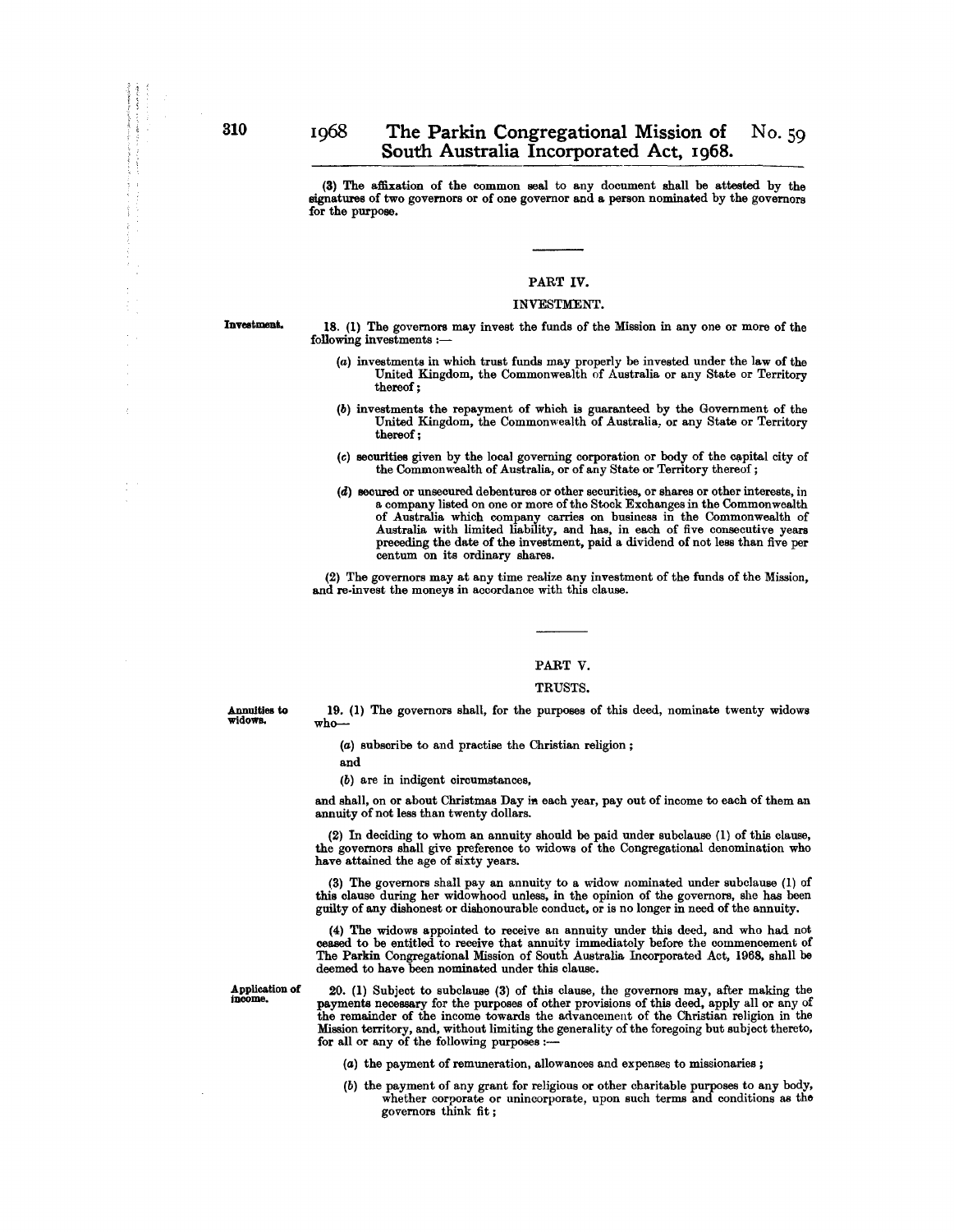- (c) the provision, upon such terms as the governors think fit, of houses, offices and other buildings for the use of any governor or missionary, or any full time officer or servant of the Mission, or for any religious or other charitable purpose ;
- (d) the payment of all rates, taxes and insurance, the costs of maintenance and repair, and the other outgoings, in respect of any such houses, offices or other buildings;
- (e) the payment of expenses, or allowances in respect of expenses, incurred or to be incurred by any governor or missionary, the secretary or treasurer, or any other officer or servant of the Mission;
- ( *f)* the provision of all equipment (including motor vehicles) necessary or desirable, in the opinion of the governors, for the work of the Mission;
- (g) the making of loans for any religious or other charitable purpose to any person or body, whether corporate or unincorporate, upon such terms as the security (if any) to be given, and the interest (if any) to be paid, as the governors think fit;

and

(h) the payment of all expenses of, and incidental to, the administration of the Mission.

(2) The ownership of property purchased by the governors under subclause (1) of this clause may be vested in the Mission, or in such other persons as the governors think fit.

(3) The moneys expended by the governors under subclause (1) of this clause shall be applied to the furtherance of work that is, in the opinion of the governors. for the further· ance of the interests of the Congregational denomination.

21. The receipt of the secretary or other proper officer of any body whether corporate Discharge for or unincorporate to which a payment is made by the governors under this deed, shall be a governors. sufficient discharge to the governors, and they shall not be bound to see to the application thereof.

22. (1) The governors may, in their discretion, accumulate any income not immediately Accumulation. required for the purposes of the Mission and this deed.

(2) The governors may from time to time declare that any income shall form part of the corpus of the trust property, and thereupon that income shall become and be part of the corpus of the trust property.

23. (1) The governors shall from time to time appoint missionaries and fix the terms Missionaries. and conditions (including the duties to be performed by them, and the place or sphere in which those duties are to be performed) of their employment.

(2) The powers of the governors under subclause (1) of this clause may be exercised in conjunction with any other person or body upon such terms and conditions as the governors think fit, and agree upon with that person or body.

(3) A missionary may be appointed to carry out anyone or more of the following functions: -

(a) preaching;

- (b) chaplaincy;
- (c) pastoral care;
- (d) counselling;
- (e) teaching;

 $(f)$  social work;

and

re de la propieta de la propieta de la propieta de la propieta de la propieta de la propieta de la propieta d<br>La propieta de la propieta de la propieta de la propieta de la propieta de la propieta de la propieta de la pr

(g) any other function determined by the governors.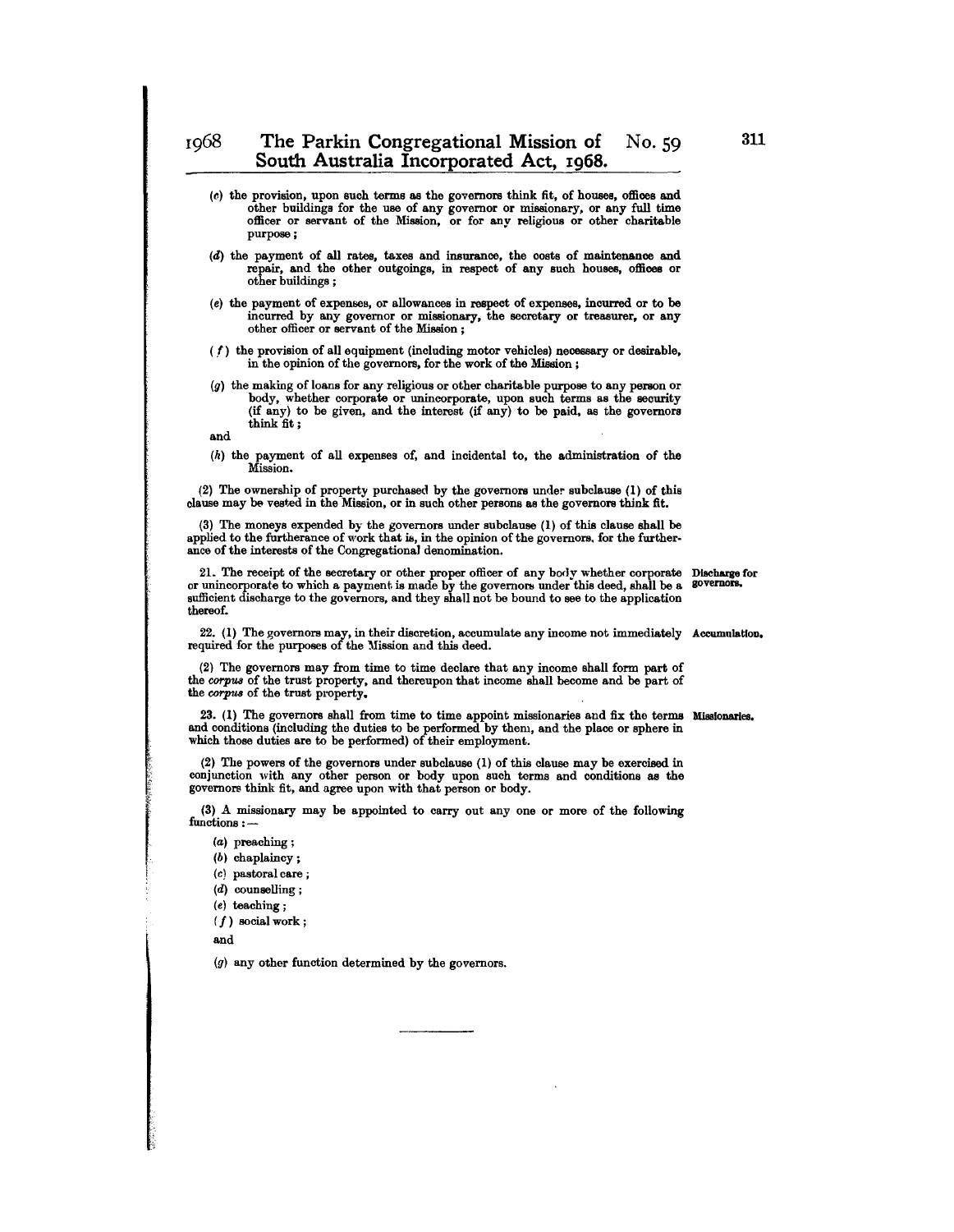### PART VI

#### ALTERATION TO THIS DEED

Alteration.

**Rules.** 

 $\sim$ 

l.

24. (1) The governors may, from time to time, by instrument in writing under the seal of the Mission, and with the approval of not less than three quarters of the electors present and voting at a meeting of the electors, duly convened for the purpose, alter all, or any, of the provisions of this deed, and may, in the instrument, fix the time at which the alteration shall come into force.

(2) The provisions of this deed may be altered in any manner whatsoever under sub. clause (1) of this clause except that no alteration shall be made-

- (a) altering the character of the Mission as a religious and charitable institution;
- (b) authorizing the application of income except--
	- (i) for the purpose of providing annuities for widows who subscribe to and practise the Christian religion, and are in indigent circumstances;
	- or
	- (ii) for the advancement of the Christian religion, or purposes incidental thereto ;

(c) authorizing the application of the trust property except for purposes of, and incidental to, the investment, re.investment, realization and management thereof.

(3) In this clause "alter" means alter by any means whatsoever, whether by addition, revocation or substitution, and "alteration" has a corresponding meaning.

(4) The secretary shall send to the Council of the Congregational Union of South Australia Incorporated, a copy of all alterations made under this clause.

### PART VII.

### MISCELLANEOUS.

25. (1) The governors may, by instrument in writing under the seal of the Mission, make such rules as they deem necessary or expedient for the purposes of this deed, and, without limiting the generality of the feregoing, rules with respect to-

(a) the meeting of electors and the procedure to be followed thereat ;

- (b) any matter relating to the nomination or election of governors;
- (c) the period that shall constitute a financial year for the purposes of clause 16 of this deed ;

and

(d) the terms and conditions upon which missionaries are to be employed, by whom their work is to be supervised, and the manner of their appointment, suspension or dismissal.

(2) The secretary shall, at the request of an elector, produce for his inspection a copy of the rules.

(3) The secretary shall send to the Council of the Congregational Union of South Australia Incorporated a copy of all rules made under this clause.

(4) The electors may, at a meeting duly convened for the purpose within three months of the making of any rules, disallow the rules, and the rules shall thereupon cease to have any effect, but such disallowance shall not affect the validity of an act done pursuant to the rules prior to disallowance.

or